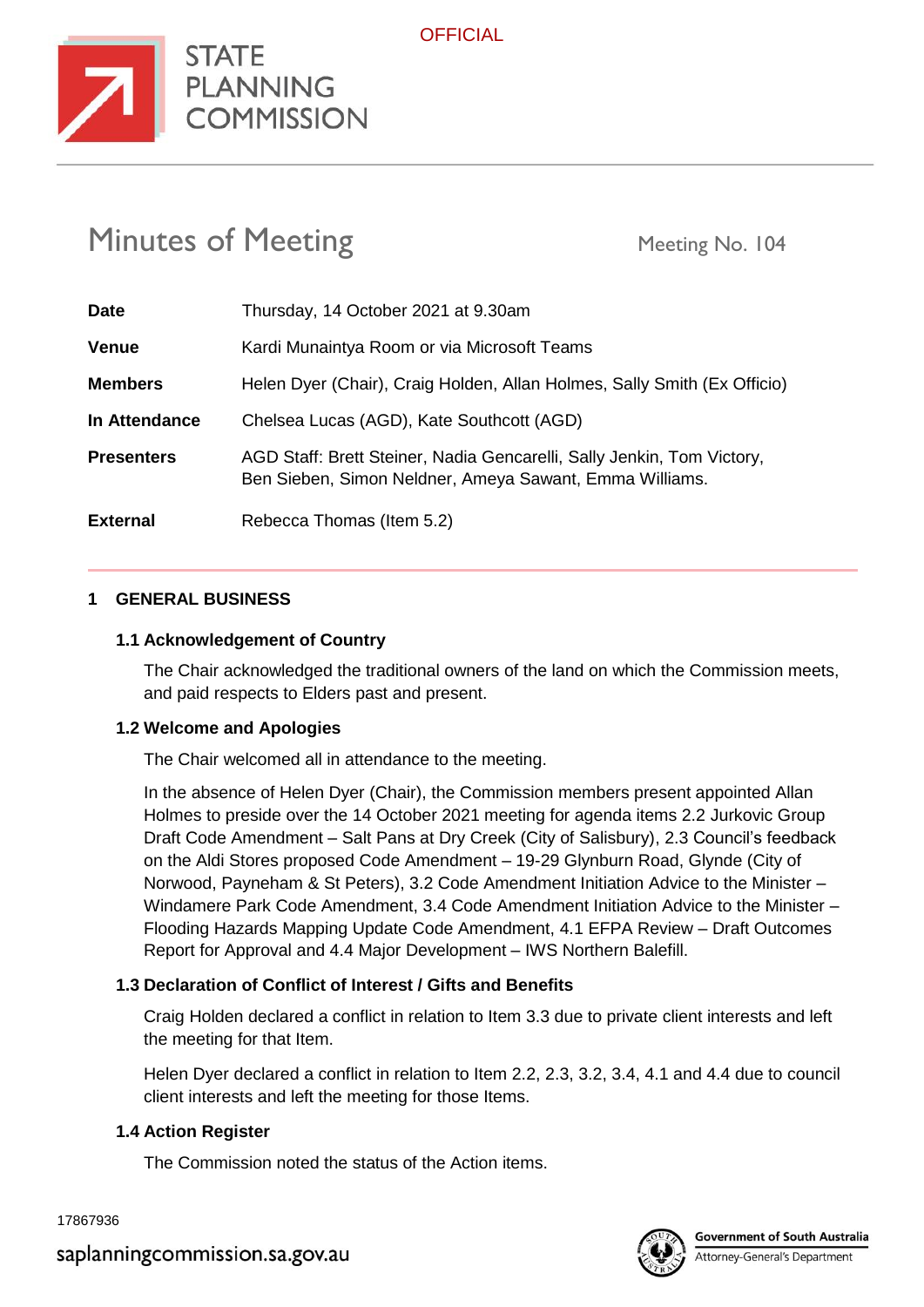# **1.5 Chair's Report**

The Commission resolved to:

- 1) Approve the designation of this item as Not Confidential (Release Immediately).
- 2) Note the Chair's report.

## **1.6 Members Updates**

The Commission noted the Members updates.

# **1.7 SPC Minutes & Confidential Minutes for Adoption – 30 September 2021**

The Commission formally adopted the SPC confidential minutes of the 30 September 2021 meeting.

## **1.8 Code Amendments Initiation Advice**

The Commission noted the Code Amendments Initiation Advice.

# **2 CORRESPONDENCE**

# **2.1 Opportunity for inclusion of elected members on Council Assessment Panels within the forthcoming Behavioural Management Framework (LGA)**

The Commission noted the correspondence.

# **2.2 Jurkovic Group Draft Code Amendment – Salt Pans at Dry Creek (City of Salisbury)**

Helen Dyer noted a conflict of interest and left the meeting when this item was discussed.

Allan Holmes was Chair for this Item.

The Commission noted the correspondence and Sally Smith's advice.

**2.3 Council's feedback on the proposed Aldi Stores Code Amendment – 19-29 Glynburn Road, Glynde (City of Norwood, Payneham & St Peters)**

Helen Dyer noted a conflict of interest and left the meeting when this item was discussed.

Allan Holmes was Chair for this Item.

The Commission noted the correspondence and will follow up in relation to Storm Water.

# **3 MATTERS FOR ADVICE TO MINISTER**

# **3.1 Local Heritage in Transition Development Plan Amendment – Mount Barker District Council**

Brett Steiner and Nadia Gencarelli addressed the Commission.

The Commission resolved to:

1) Approve the designation of the item as Not Confidential (Release Delayed), with the meeting papers for the item to be released following final decision by the Minister for

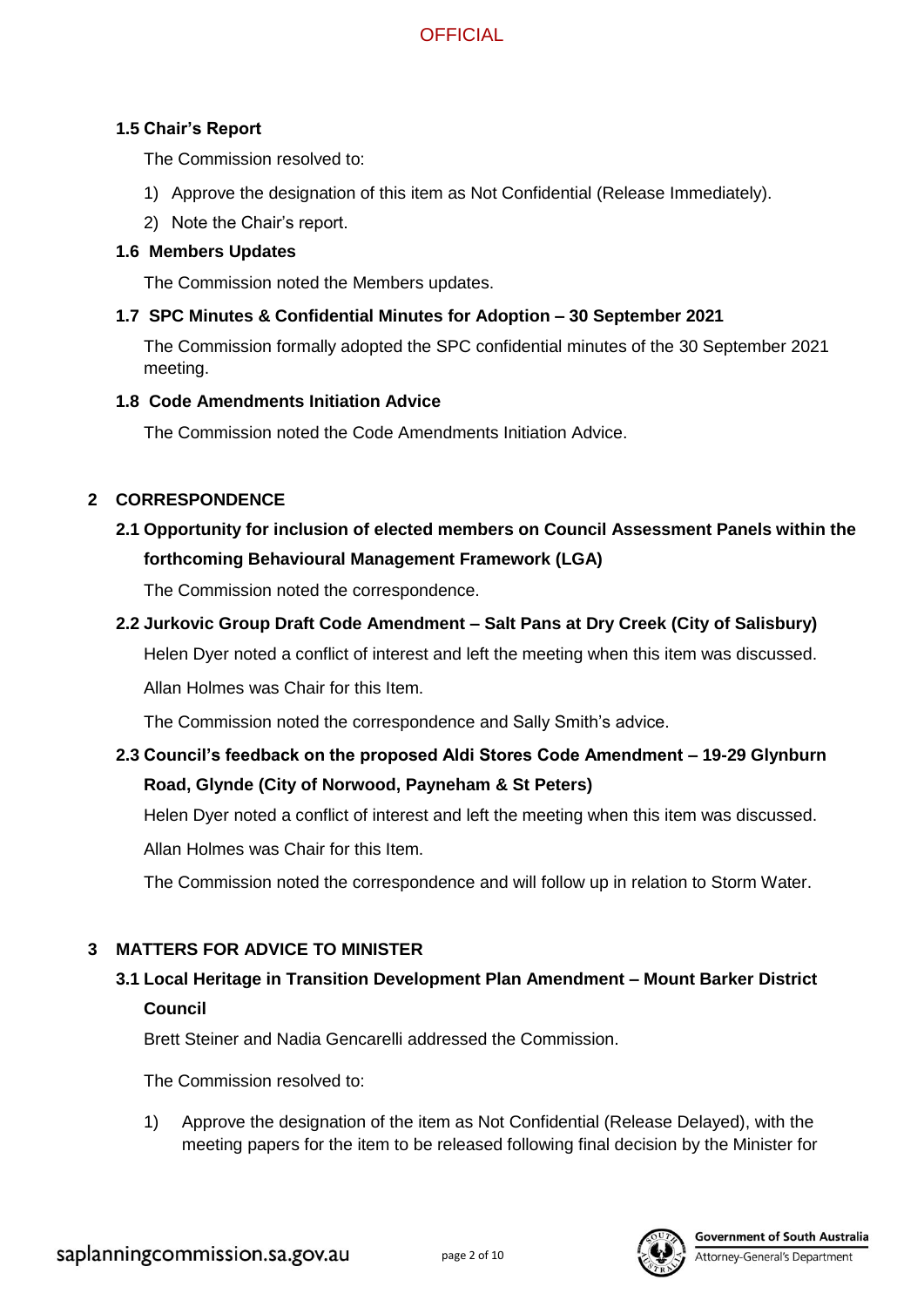Planning and Local Government (the Minister) on the approval of the Development Plan Amendment (DPA).

2) Advise the Minister that the Commission has considered the advice of its Heritage Panel on the seven properties for which an owner objection was received, and:

a. Recommends that the following property is listed as a Local Heritage Place, in accordance with the DPA as lodged for approval:

• 23 Cameron Road, Mount Barker.

b. Recommends that the following three properties are not supported for Local Heritage listing, in accordance with the DPA as lodged for approval:

- 11 Exhibition Road, Mount Barker.
- 65-67 Gawler Street, Mount Barker.
- 15-19 Walker Street, Mount Barker.

c. Recommends that the following three properties are not supported for Local Heritage listing, and are removed from the DPA:

- 1/17 Albert Road, Mount Barker.
- 96 Princes Highway, Littlehampton.
- 38 Venables Street, Macclesfield.
- 3) Authorise the Chair to approve any minor amendments and sign the advice of the

Commission as detailed in the letter to the Minister (**Attachment 1**).

## **3.2 Code Amendment Initiation Advice to the Minister – Windamere Park Code Amendment**

Helen Dyer noted a conflict of interest and left the meeting when this item was discussed.

Allan Holmes was Chair for this Item.

Brett Steiner and Nadia Gencarelli addressed the Commission.

The Commission resolved to:

- 1) Approve the designation of the item as Not Confidential (Release Delayed), with the meeting papers for the item to be released following final decision by the Minister for Planning and Local Government (the Minister) on the initiation of the Code Amendment.
- 2) Advise the Minister that it:
	- 2.1 Recommends that the Proposal to Initiate (**Attachment 1**) the Windamere Park Code Amendment under section 73(2)(b)(vii) of the *Planning, Development and Infrastructure Act 2016* (the Act) not be supported until such time as approved urban development in the area of Buckland Park is substantially completed, and infrastructure and services, including roads and public transport, can be efficiently delivered on the site.
	- 2.2 In the alternative, recommends that, should the Proposal to Initiate be approved with a limited scope (removal of the Limited Land Division Overlay) under section 73(2)(vii) of the Act:
		- 2.2.1 The following conditions are applied under section 73(5)(b) of the Act:

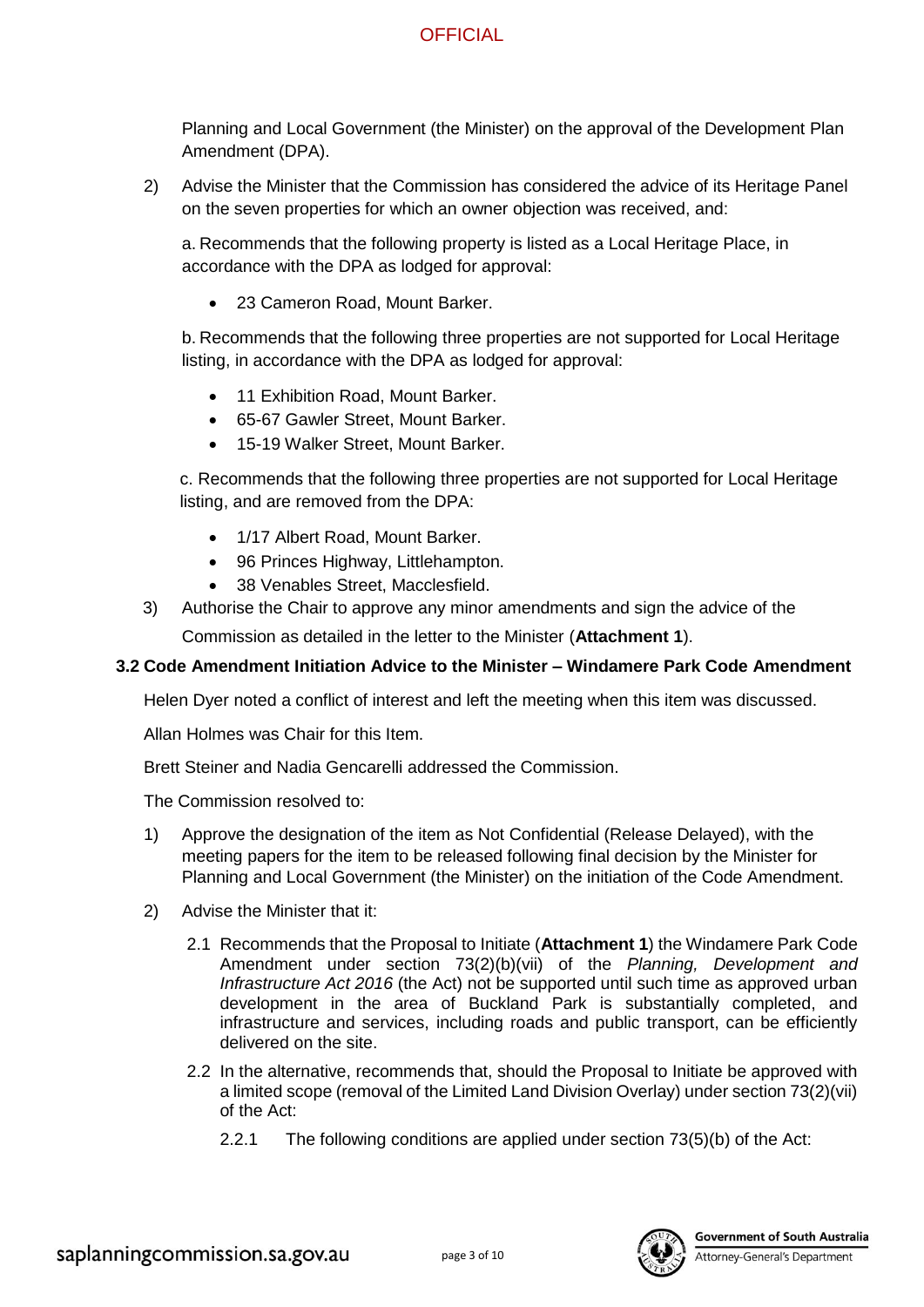- (a) Prior to approval of the Code Amendment, the Designated Entity must demonstrate to the satisfaction of the Minister that all necessary agreements or deeds are fully executed as required to secure the funding and/or delivery of all infrastructure required to accommodate the development of the Affected Area as proposed by the Code Amendment (to the satisfaction of all relevant infrastructure providers).
- (b) The scope of the Code Amendment is to be limited to the removal of the Limited Land Division Overlay from the affected area. It excludes the creation of new planning rules, and is limited to the spatial application of overlays and technical and numerical variations provided for under the published Code (on the date the Amendment is released for consultation).
- (c) The Code Amendment is prepared by a person with qualifications and experience that is equivalent to an Accredited Professional—planning level 1 under the Act.
- 2.2.2 Recommends that Theodoor De Lyster be the Designated Entity responsible for undertaking the Code Amendment process.
- 2.2.3 Specify that the Designated Entity consults with the following nominated individuals and entities, under section 73(6)(e) of the Act:
	- SA Housing Authority;
	- Department of Primary Industries and Regions (PIRSA);
	- Utility providers, including SA Power Networks, ElectraNet Pty Ltd, APA Group, SA Water, EPIC Energy, NBN, and other telecommunications providers; and
	- State Members of Parliament for the electorates in which the proposed Code Amendment applies.
- 2.2.4 Specify the following further investigations or information requirements under section 73(6)(f) of the Act in addition to those outlined in the Proposal to Initiate:
- (a) Undertake a comprehensive infrastructure analysis by an appropriately qualified expert (or experts), that identifies all future infrastructure works required in order to accommodate the development of the Affected Area as proposed by the Code Amendment, and provide a strategy which offers a funding and delivery solution for all required infrastructure works.
- (b) Investigate and identify the broad extent and location of land required to accommodate flooding and stormwater management infrastructure in relation to the proposed development.
- (c) Investigate and identify areas of Acid Sulphate Soils; determine their impact on the proposed development; and develop and appropriate policy response.
- 2.3 Recommends that, should the Windamere Park Code Amendment be approved as lodged by the Proponent under section 73(2)vii of the Act:
	- 2.3.1 The following conditions applied under section 73(5)(b) of the Act:
	- (a) Prior to approval of the Code Amendment, the Designated Entity must demonstrate to the satisfaction of the Minister that all necessary agreements or



**Government of South Australia**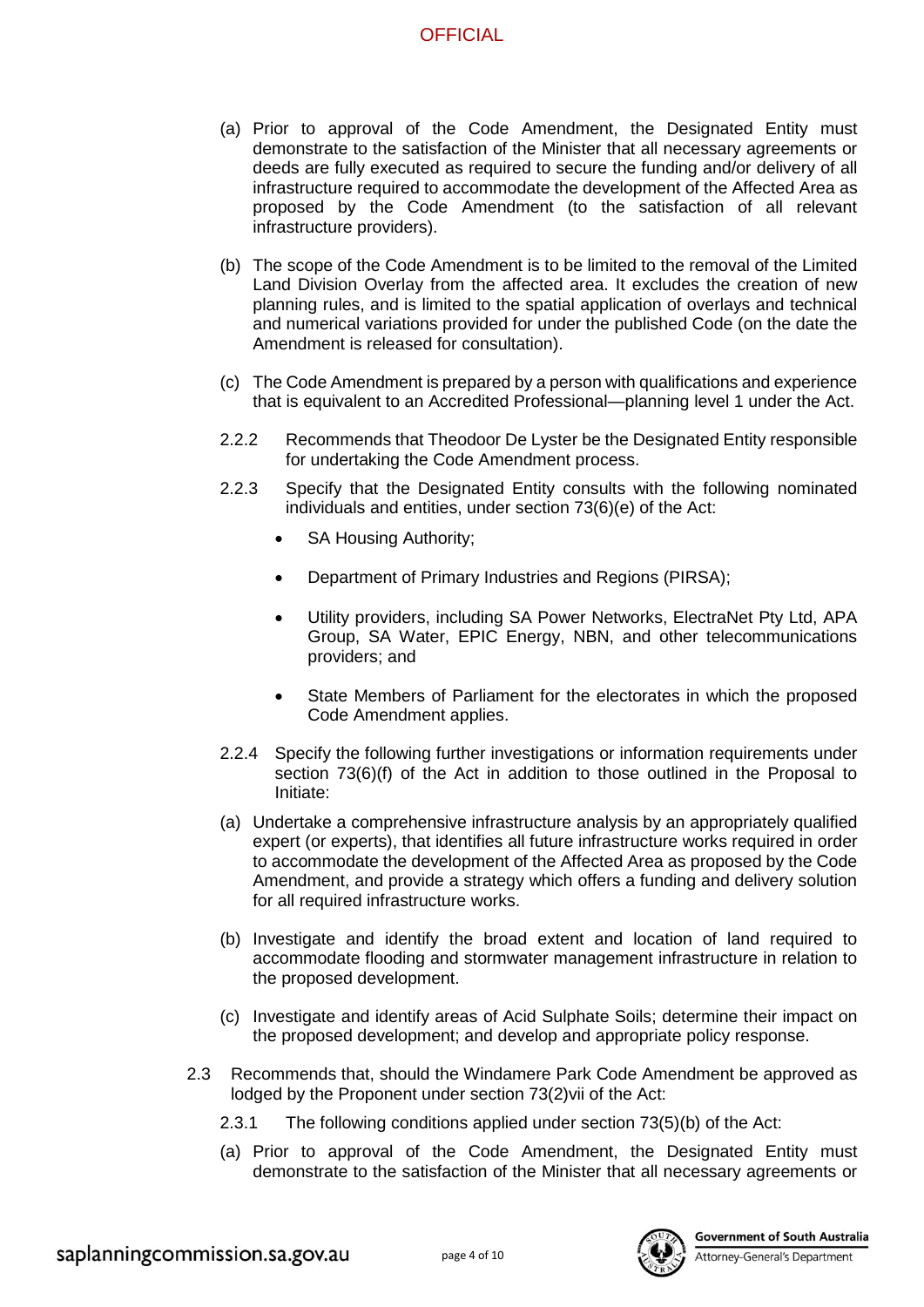deeds are fully executed as required to secure the funding and/or delivery of all infrastructure required to accommodate the development of the Affected Area as proposed by the Code Amendment (to the satisfaction of all relevant infrastructure providers).

- (b) The scope of the proposed Code Amendment does not include the creation of new planning rules, and is limited to the spatial application of zones, subzones, overlays or technical and numerical variations provided for under the published Planning and Design Code (the Code) (on the date the Amendment is released for consultation).
- (c) The Code Amendment is prepared by a person with qualifications and experience that is equivalent to an Accredited Professional Level 1 – Planning under the Act.
- 2.3.2 Recommends that Theodoor De Lyster be the Designated Entity responsible for undertaking the Code Amendment process.
- 2.3.3 Specify that the Designated Entity consults with the following nominated individuals and entities, under section 73(6)(e) of the Act:
	- SA Housing Authority;
	- Department of Primary Industries and Regions (PIRSA);
	- Utility providers including SA Power Networks, ElectraNet Pty Ltd, APA Group, SA Water, EPIC Energy, NBN, and other telecommunications providers; and
	- State Members of Parliament for the electorates in which the proposed Code Amendment applies.
- 2.3.4 Specify the following further investigations or information requirements under section 73(6)(f) of the Act in addition to those outlined in the Proposal to Initiate:
- (a) Undertake a detailed analysis of residential land supply and demand, including demands and trends concerning land and housing products.
- (b) Undertake a comprehensive infrastructure analysis by an appropriately qualified expert (or experts) that identifies all future infrastructure works required in order to accommodate the development of the Affected Area as proposed by the Code Amendment, and provide a strategy which offers a funding and delivery solution for all required infrastructure works.
- (c) Explore other zoning options for the affected area, including Neighbourhood Zone, Rural Neighbourhood Zone, Rural Living Zone etc., including a Minimum Site Area Technical and Numeric Variation of no less than 1,200 square metres.
- (d) Investigate and identify the broad extent and location of land required to accommodate flooding and stormwater management infrastructure in relation to the proposed development.
- (e) Investigate and identify areas of Acid Sulphate Soils; determine their impact on the proposed development; and develop and appropriate policy response.

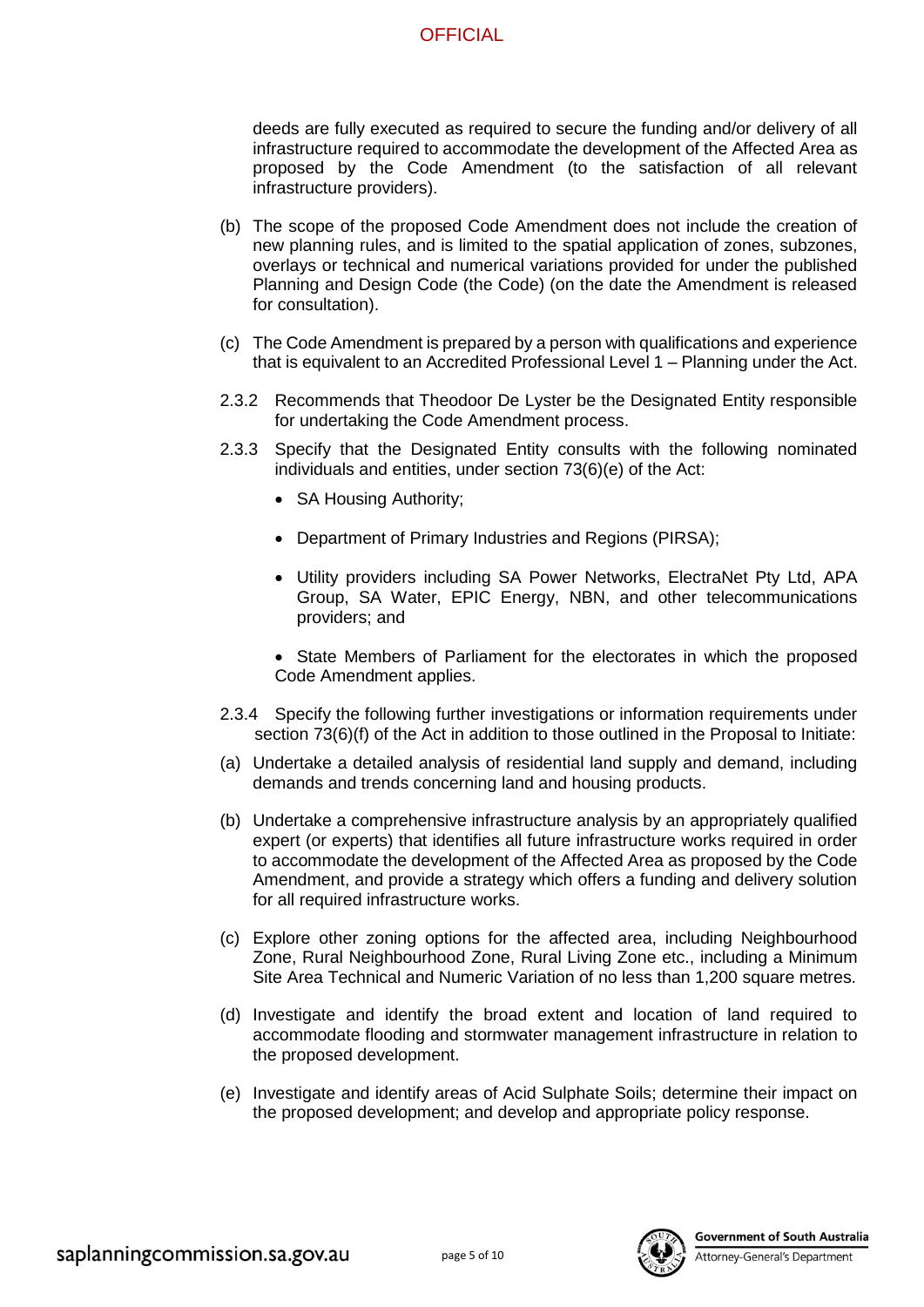- (f) Investigate and identify any potential impacts on the adjacent Adelaide International Bird Sanctuary National Park and Gawler River as a result of the proposed development/rezoning.
- 3) Approve the advice to the Minister (Attachment 2) and draft refusal letters (Attachment 3).
- 4) Authorise the Chair to finalise any minor amendments to the advice and attachments.

#### **3.3 Code Amendment Initiation Advice to the Minister – Sheaoak Flat Code Amendment**

Craig Holden noted a conflict of interest and left the meeting when this Item was discussed.

Brett Steiner and Nadia Gencarelli addressed the Commission.

The Commission resolved to:

- 1) Approve the designation of the item as Not Confidential (Release Delayed), with the meeting papers for the item to be released following final decision by the Minister for Planning and Local Government (the Minister) on initiation of the Code Amendment.
- 2) Advise the Minister that it:
	- 2.1 Recommends that the Proposal to Initiate (**Attachment 1**) the Sheaoak Flat Code Amendment under section 73(2)(b)(vii) of the *Planning, Development and Infrastructure Act 2016* (the Act) not be supported on the grounds that the potential impacts on the biodiversity, along with other environmental impacts, have not been fully considered, and appear to be in conflict with State Planning Policies and the Yorke Peninsula Regional Land Use Framework.
	- 2.2 Recommends that, should the Proposal to Initiate be approved under section 73(2)vii of the Act:
		- 2.2.1 The following conditions are applied under section 73(5)(b) of the Act:
			- (a) The scope of the proposed Code Amendment excludes low lying areas (i.e. below 3.2 metres Australian Height Datum (AHD)).
			- (b) The scope of the proposed Code Amendment includes the application of a Minimum Finished Floor Level 4.25 metres AHD Technical and Numeric Variation.
			- (c) A minimum site area Technical and Numeric Variation of 1,200 square metres should be included if a common waste water disposal service is not proposed.
			- (d) The scope of the proposed Code Amendment does not include the creation of new planning rules, and is limited to the spatial application of zones, subzones, overlays or technical and numerical variations provided for under the published Planning and Design Code (the Code) (on the date the Amendment is released for consultation).
			- (e) The Code Amendment is prepared by a person with qualifications and experience that is equivalent to an Accredited Professional—planning level 1 under the Act.
		- 2.2.2 Recommends that Sheaoak Developments Pty Ltd be the Designated Entity responsible for undertaking the Code Amendment process.

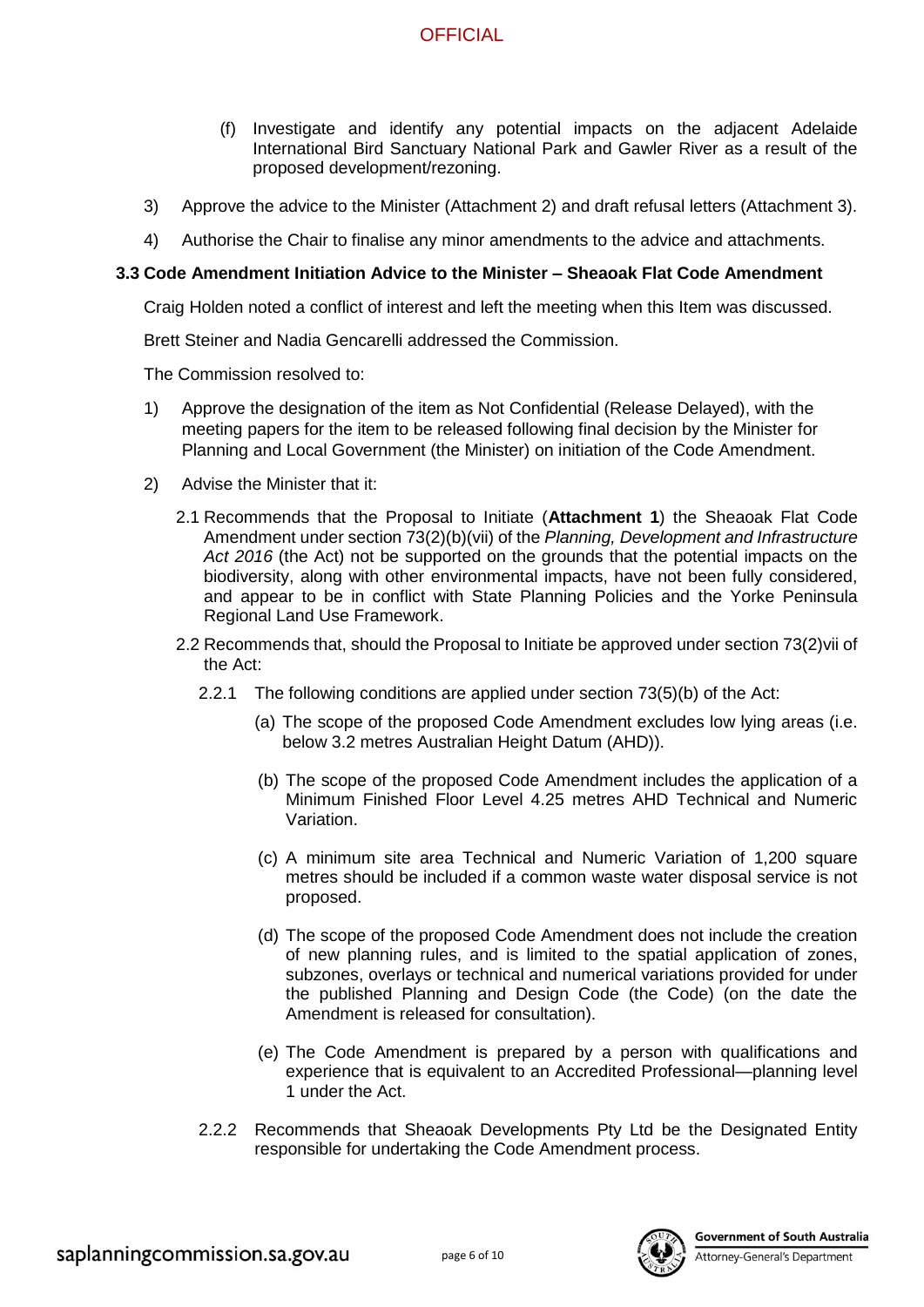- 2.2.3 Specify that the Designated Entity consults with the following nominated individuals and entities, under section 73(6)(e) of the Act:
	- Department for Environment and Water;
	- Environment Protection Authority;
	- Country Fire Service;
	- Department for Infrastructure and Transport;
	- Utility providers, including SA Power Networks, ElectraNet Pty Ltd, APA Group, SA Water, EPIC Energy, NBN, and other telecommunications providers; and
	- State Members of Parliament for the electorates in which the proposed Code Amendment applies.
- 2.2.4 Specify the following further investigations or information requirements under section 73(6)(f) of the Act in addition to those outlined in the Proposal to Initiate:
	- (a) Undertake a biodiversity survey of the site and its immediate surroundings to:
		- i. assess the coverage of remnant vegetation and biodiversity; and
		- ii. identify any national and state listed flora and fauna species, as well as other flora and fauna species of conservation value.

The survey should be used to identify areas appropriate for development and to develop an appropriate policy response aimed at flora and fauna retention.

- (b) Investigate application of the Caravan and Tourist Park Zone over the land proposed for this purpose.
- (c) Determine the nature and capacity of existing electricity infrastructure services available to the affected area and identify any augmentation/upgrade works which may be necessary to facilitate the proposal.
- 3) Approve the advice to the Minister (Attachment 2) and draft refusal letters (Attachment 3).
- 4) Authorise the Chair to finalise any minor amendments to the advice and attachments.

#### **3.4 Code Amendment Initiation Advice to the Minister – Flooding Hazards Mapping Update Code Amendment**

Helen Dyer noted a conflict of interest and left the meeting when this item was discussed.

Allan Holmes was Chair for this Item.

Sally Jenkin addressed the Commission.

The Commission resolved to:

1) Approve the designation of this item as follows:

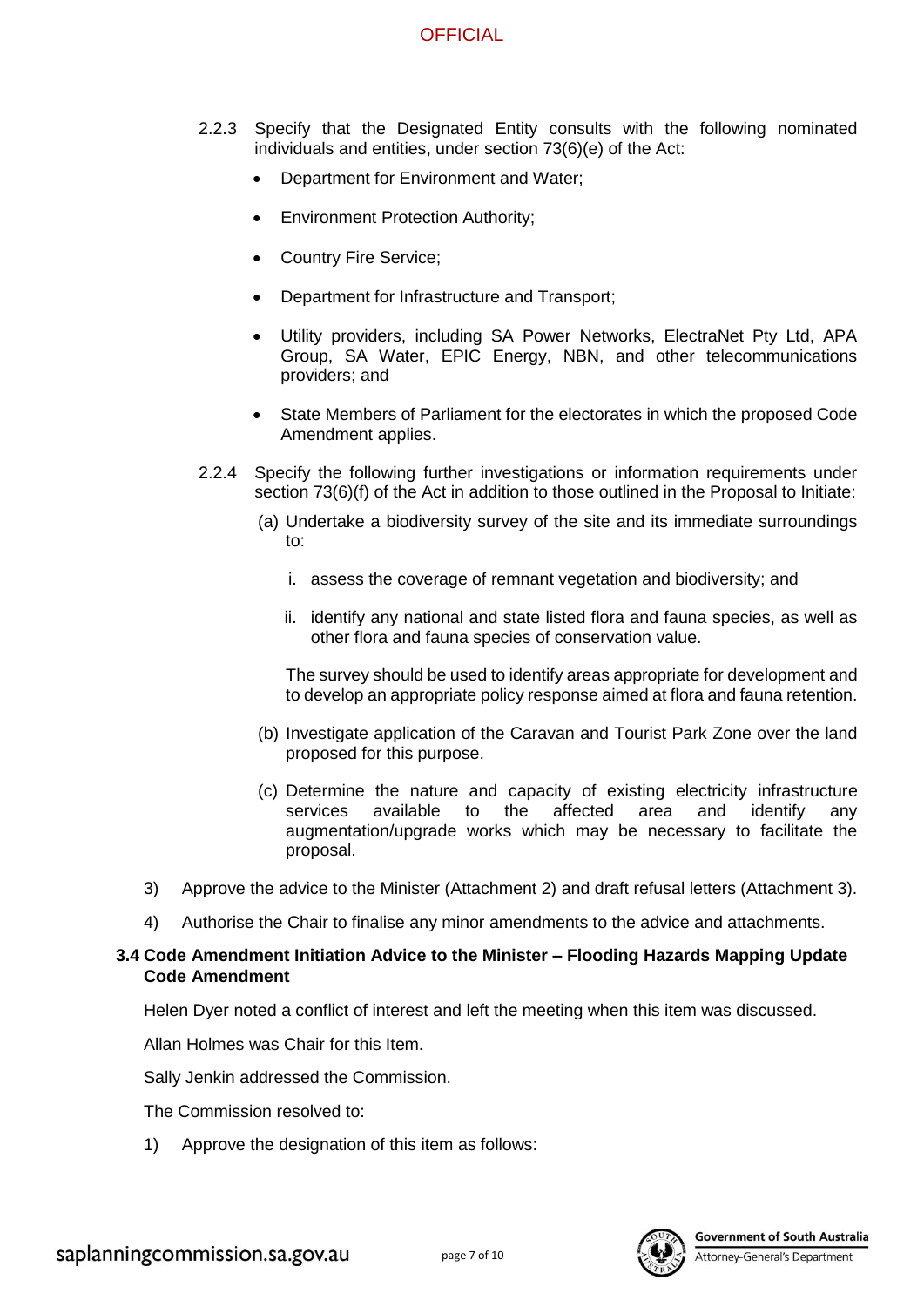- a. **Agenda Report**—Not Confidential (Released Delayed) to be released following final decision by the Minister for Planning and Local Government (the Minister) on initiation of the Code Amendment, anticipated 29 October 2021.
- b. **Attachment 1**—Confidential (Draft Advice or Documents);
- c. **Attachment 2** to **6**—Not Confidential (Release Delayed) (to be released with Agenda Report);
- 2) Advise the Minister that it recommends the approval of the initiation of the Flooding Hazards Mapping Update Code Amendment (the Code Amendment) by the Chief Executive of the Attorney-General's Department (the Department) under section 73(2)(b)(i) of the Planning, Development and Infrastructure Act 2016 (the Act);
- 3) Not specify additional nominated individuals or entities to be consulted for the Code Amendment, under section 73(6)(e) of the Act;
- 4) Not specify any additional investigations or information requirements for the Code Amendment under section 73(6)(f) of the Act;
- 5) Recommend that the Minister approve the initiation of the Code Amendment by signing the Proposal to Initiate (Attachment 2) and draft letters to the Chief Executive of the Department and the Chief Executive Officers of the relevant councils (Attachment 3);
- 6) Approve the draft Minute to the Minister at Attachment 4; and
- 7) Authorise the Chair to finalise any minor amendments and sign the Minute to the Minister at Attachment 4.

# **4 MATTERS FOR DECISION**

## **4.1 EFPA Review – Draft Outcomes Report for Approval**

Helen Dyer noted a conflict of interest and left the meeting when this item was discussed.

Allan Holmes was Chair for this Item.

Tom Victory addressed the Commission.

The Commission resolved to:

- 1) Approve the designation of this item as Not Confidential (Release Delayed) to be released following final graphic design of documents and furnishing of final Review Report to the Minister for Planning and Local Government (the Minister), with final Attachments to be included with the Agenda Report.
- 2) Approve the variations to the Environment and Food Production Areas (EFPA) for three sites, as noted in **Attachment 1**, being:

Site 22 and 44C at Jagger Road, Encounter Bay (intersection with Three Gullies Road);

Site 44B at 1-10/124 Franklin Parade, Encounter Bay

Site 44D at 384 Greenhills Road and 21 and 29 Panorama Drive, Hindmarsh Valley

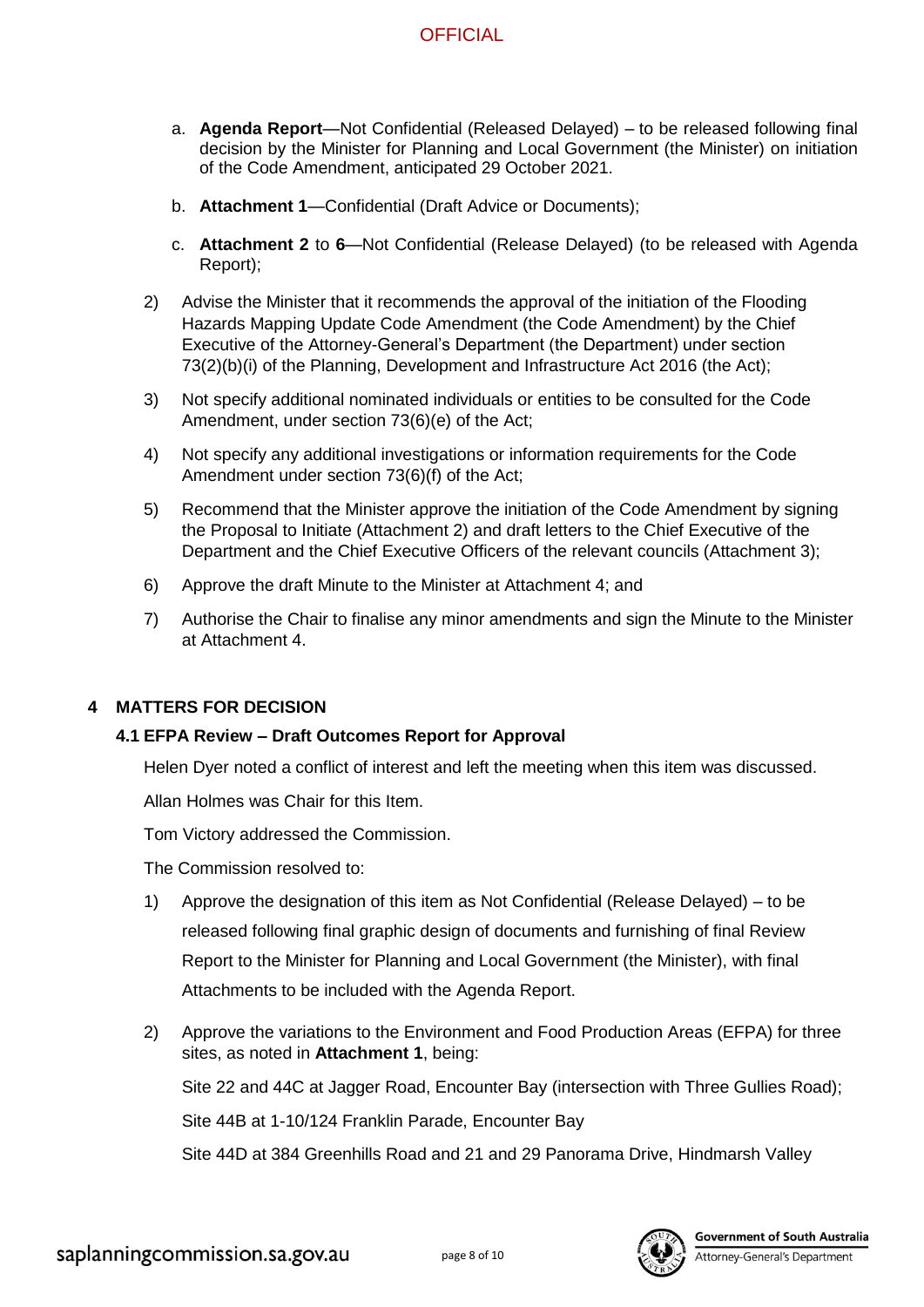- 3) Approve the Technical Mapping Corrections to the EFPA for the 20 sites as shown and recommended in Attachment 2;
- 4) Approve the draft EFPA Review Outcomes Report (the Report) in Attachment 3, subject to the Chair authorising amendments to reflect the following changes

the decision of the Commission to retain the Goolwa Airfield land (site 17) within the EFPA; and

Other amendments as required to finalise the Report, as authorised by the Commission;

- 5) Authorise the Ex Officio Member to approve the final graphic designed Report, including any formatting, editorial or structural changes, amendments as provided in resolution 4 and other minor amendments which do not affect the substance of the Report;
- 6) Delegate to the Ex Officio Member the power to approve and authorise publication of a notice under section 7(8) of the Planning, Development and Infrastructure Act 2016 (the Act) which varies the EFPA as approved by the Commission;
- 7) Authorise the Chair to sign the covering letter to the Minister in Attachment 5, with amendments to reflect changes to three sites within the EFPA (as opposed to four) Amendments to delete attachment 1, and describe the Commission's "observations" as "key matters raised" (and associated changes) and enclosing the final Report; and
- 8) Authorise the Department to publish the final Report and notify relevant stakeholders who participated in the consultation process.

## **4.2 Certificate of Title and Information Requirements for Development Applications**

This item was considered in confidence, and is included in the SPC Confidential Minutes of

14 October 2021.

## **4.3 Open Space and Trees Project (Part 1)**

This item was considered in confidence, and is included in the SPC Confidential Minutes of 14 October 2021.

# **4.4 Major Development – IWS Northern Balefill**

Helen Dyer noted a conflict of interest and left the meeting when this item was discussed.

Allan Holmes was Chair for this Item.

The Commission resolved to:

- 1) Approve the designation of this item as Not Confidential (Release Delayed), with the Agenda Report and Attachments to be released following determination by the Minister for Planning and Local Government (the Minister) on the proposed variation;
- 2) Note the application for variation to the Northern Balefill Facility Major Development by Integrated Waste Services (IWS); and
- 3) Agree that no change to the previous Environmental Impact Statement guidelines is required as a result of the application for a variation to the Northern Balefill Facility Major Development.